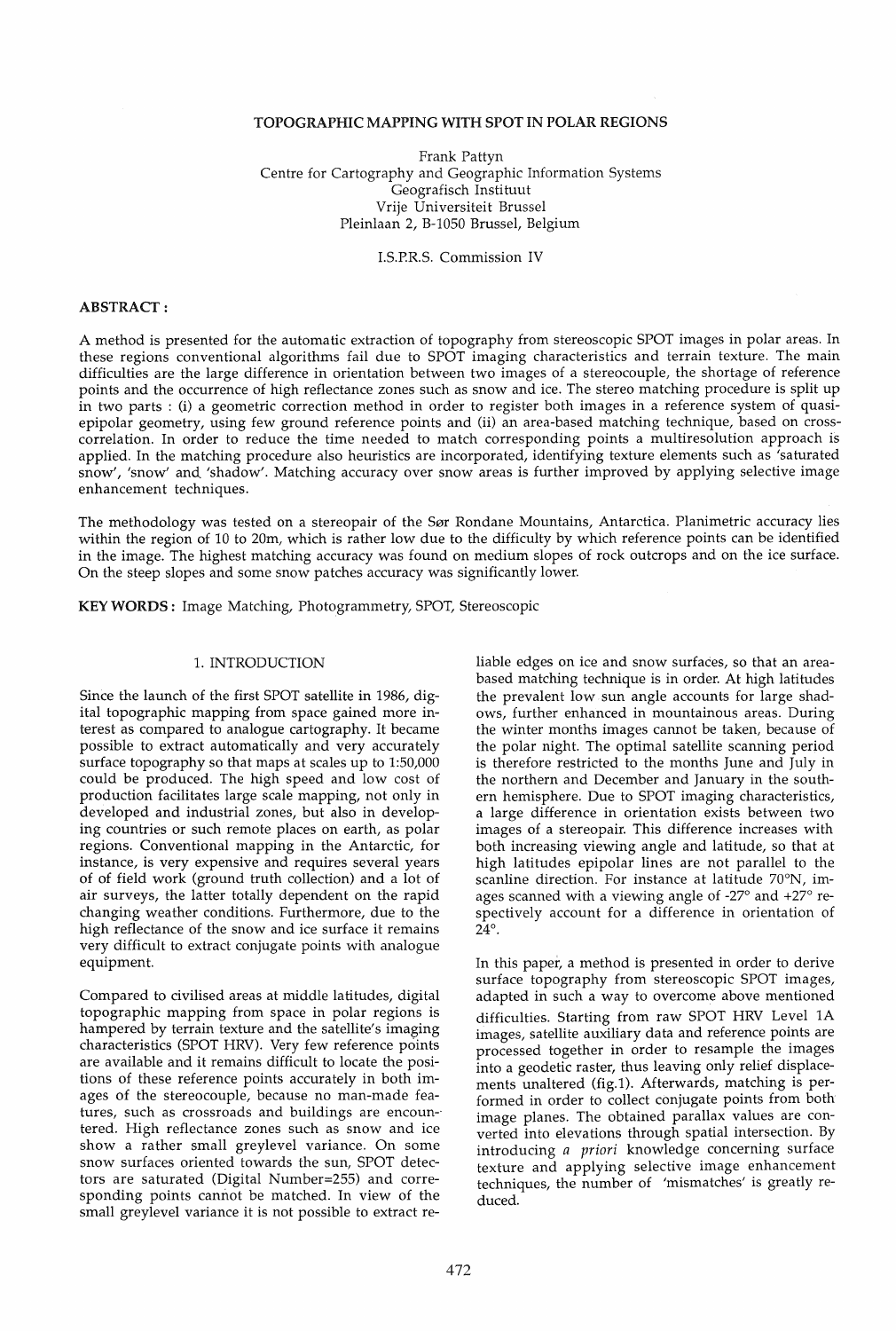

Fig. 1 : Matching Process

#### 2. THE GEOMETRIC CORRECTION MODEL

#### 2.1. SPOT Imaging Characteristics

The SPOT satellite is an earth resource satellite especially designed for cartographic applications. Its sensor package consists of two High Resolution Visible (HRV) imaging instruments. Each HRV is made up of a linear array of Charged Coupled Devices (CCD), i.e. 6000 detectors for the panchromatic mode, accounting for a spatial resolution on the ground of 10m. Images are obtained by using the 'pushbroom' scanning technique, whereby each line is scanned by the CCD-array and successive lines are produced as a result of the satellite's movement along its orbit (Chevrel et al, 1981). As for panchromatic images, lines are scanned at a sample interval of 1.504 milliseconds. Each HRV has a pointable mirror, which allows off-nadir viewing in the cross-track direction over a range of ±27° relative to the vertical.

#### 2.2. Rectification Method

Before the matching algorithm can be applied, both stereoimages should be resampled in a cartographic reference plane (by preference an epipolar registration so that relief displacements are confined to the x-direction). Thereby, all image distortions such as satellite orbit and attitude variations, earth shape and rotation, effects of sensor geometry, panoramic effect, etc. should be removed. A precision rectification of SPOT imagery when only a few reference points are known, requires modelling the satellite motion and attitude in a rigorous way (Pattyn, 1991).

In order to calculate the intersection point of the image vector pointing towards the earth (i.e. vector from the satellite's perspective centre towards a detector in the CCD-array) and the reference ellipsoid, one has to know at any time the position and orientation of the satellite along its orbit and the viewing direction of the CCD-array in the HRV -instrument. The nominal position and orientation of the satellite at moment  $\tilde{t}$  is derived from the Ephemeris data, supplied with each SPOT scene. At sample intervals of 1 minute satellite's position and velocity vectors are given in a geocentric reference system. By applying a 7th degree Lagrange interpolation polynomial, satellite position coordinates are generated at equally spaced time intervals of 5 lines within the time span of the acquisition of one scene (i.e. 9 seconds). These points are then described by a second degree polynomial in function of time, which is convenient for scenes smaller than 300 km (Hottier and Albattah, 1990):

$$
\begin{bmatrix} X \\ Y_s^s \\ Z_s^s \end{bmatrix}_{t} = a_0 + a_1 t + a_2 t^2 + \begin{bmatrix} \Sigma_1 \\ \Sigma_2^1 \\ \Sigma_3^2 \end{bmatrix}
$$
 (1)

with  $[X_s Y_s Z_s]$  the satellite's position and  $\Sigma_1 \Sigma_2 \Sigma_3$  position errors along its orbit. The three axes defining the nominal orientation of the satellite at moment t are also derived from the Ephemeris position and velocity vectors, forming the orthogonal matrix  $R_1$ . Satellite attitude drift rates are measured every 125 ms during image scanning. The relative attitude angles  $\Delta \omega$   $\Delta \phi$   $\Delta \kappa$  are calculated by numerical integration. Since the attitude offset ( $\omega_0 \phi_0 \kappa_0$ ) is not known, rotation angles  $\omega \phi \kappa$  are obtained using reference points in the adjustment phase.

$$
\omega(t) = \omega_0 + \Delta \omega(t) \quad \text{(roll)}
$$
  
\n
$$
\phi(t) = \phi_0 + \Delta \phi(t) \quad \text{(pitch)}
$$
  
\n
$$
\kappa(t) = \kappa_0 + \Delta \kappa(t) \quad \text{(yaw)}
$$
 (2)

These attitude rotation angles are then used to form the orthogonal matrix  $R_2$ .

Assuming a principle distance of 1, a rectangular sensor coordinate system is formed. The components of the viewing vector (i.e. vector from the centre of perspective to a detector in the CCD-array) are derived by linear interpolation between the normalised vectors of the look angles for the detectors at each end of the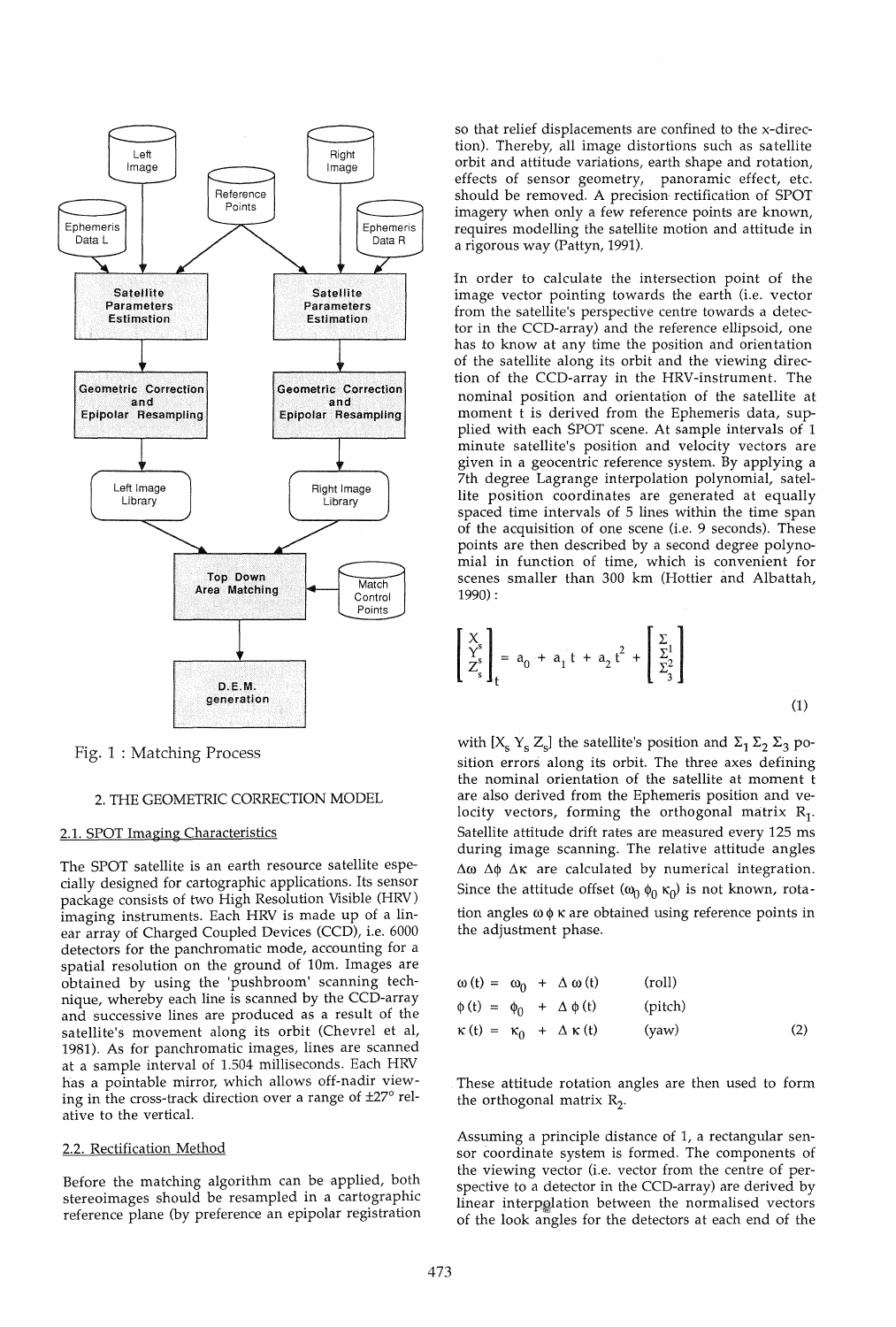scanline. These look angles are also supplied with the image and remain constant during the acquisition of one scene (CNES and SPOT IMAGE, 1988). The relationship between the look direction vector [u v w] and three dimensional coordinates on the ground [X Y Z] is then given as :

$$
\begin{bmatrix} u \\ v \\ w \end{bmatrix} = \lambda^{-1} R_2 R_1 \begin{bmatrix} X - X \\ Y - Y_s \\ Z - Z_s \end{bmatrix}
$$
 (3)

with  $[X_s Y_s Z_s]$  the position coordinates of the satellite at moment t and  $\lambda$  a scale factor. Replacing R<sub>2</sub>.R<sub>1</sub> by M, equation (3) gives rise to two collinearity equations:

u = w 
$$
\frac{m_{11} (X - X_s) + m_{12} (Y - Y_s) + m_{13} (Z - Z_s)}{m_{31} (X - X_s) + m_{32} (Y - Y_s) + m_{33} (Z - Z_s)}
$$
  
v = w  $\frac{m_{21} (X - X_s) + m_{22} (Y - Y_s) + m_{23} (Z - Z_s)}{m_{31} (X - X_s) + m_{32} (Y - Y_s) + m_{33} (Z - Z_s)}$  (4)

with  $m_{11}$ ..  $m_{33}$  the components of matrix M. Six parameters in the right hand side of (4) remain unknown  $(\Sigma_1 \Sigma_2 \Sigma_3 \omega \phi \kappa)$  and are determined accurately in the adjustment phase by applying a general least squares technique using reference points (see Salamonowicz, 1986; Westin, 1990). Once this is done, a relationship between the pixels in the raw image and the cartographic reference plane is established. In order to fulfil somehow the epipolar constraint, an intermediate reference system is introduced, which is



the final cartographic plane rotated in such a way that the parallax displacement is more or less confined to the x-direction (fig.2). Leclerc (1989) proposes following method for the calculation of the rotation angle  $\gamma$ :

$$
\sin A = \frac{\tan \beta_1 \sin (\gamma_1 - \gamma_2)}{\sqrt{\tan^2 \beta_1 + \tan^2 \beta_2 - 2 \tan \beta_1 \tan \beta_2 \cos (\gamma_1 - \gamma_2)}}
$$
\n
$$
\gamma = \gamma_2 + A \tag{5}
$$

with  $\beta_i$  the incidence angle and  $\gamma_i$  the orientation angle of image i. Both raw stereoimages are resampled in the intermediate cartographic reference system with the above described method, thus leaving only relief displacements unaltered.

## 3. IMAGE MATCHING TECHNIQUE

The area based matching algorithm is based on a crosscorrelation technique and was found to be efficient both in terms of accuracy and computation time. The cross-correlation between an N x M array of pixel greyvalues surrounding pixel i of line j in the target image (fig.3) and an  $N \times M$  array surrounding pixel i' of line j' in the search image is calculated to determine if (i,j) and  $(i',j')$  are conjugate match points. For  $T_{ii}$  and  $S_{i' i'}$ defined as the greyvalue for pixel ij and i'j' in the target and search image respectively, the correlation coefficient is calculated as (e.g. Ungar et aI, 1988) :

$$
r_{ij}^{2} = \frac{\sigma_{TS}^{2}}{\sigma_{TT} \sigma_{SS}} \text{ with}
$$
  
\n
$$
\sigma_{TS} = \sum_{k=-K}^{K} \sum_{l=-L}^{L} \left[ T_{i+k,j+l} S_{i'+k,j'+l} \right] - (N M \overline{T} \overline{S})
$$
  
\n
$$
\sigma_{TT} = \sum_{k=-K}^{K} \sum_{l=-L}^{L} \left[ T_{i+k,j+l} \right]^{2} - (N M \overline{T}^{2})
$$
  
\n
$$
\sigma_{SS} = \sum_{k=-K}^{K} \sum_{l=-L}^{L} \left[ S_{i'+k,j'+l} \right]^{2} - (N M \overline{S}^{2})
$$
  
\n(6)

with  $\overline{S}$  and  $\overline{T}$  the mean grayvalue of the search and target array respectively.

$$
K = (N+1)/2
$$
 and  $L = (M+1)/2$ .

For a target array centred along a particular pixel, a search array seeks a conjugate point by moving over a predefined search space (fig.3). The maximum correlation coefficient of all searches refers to the corresponding point. The overall accuracy is increased by calculating the corresponding points at subpixel accuracy using a suitable interpolation method in the neighbourhood of the maximum (Rosenholm, 1985).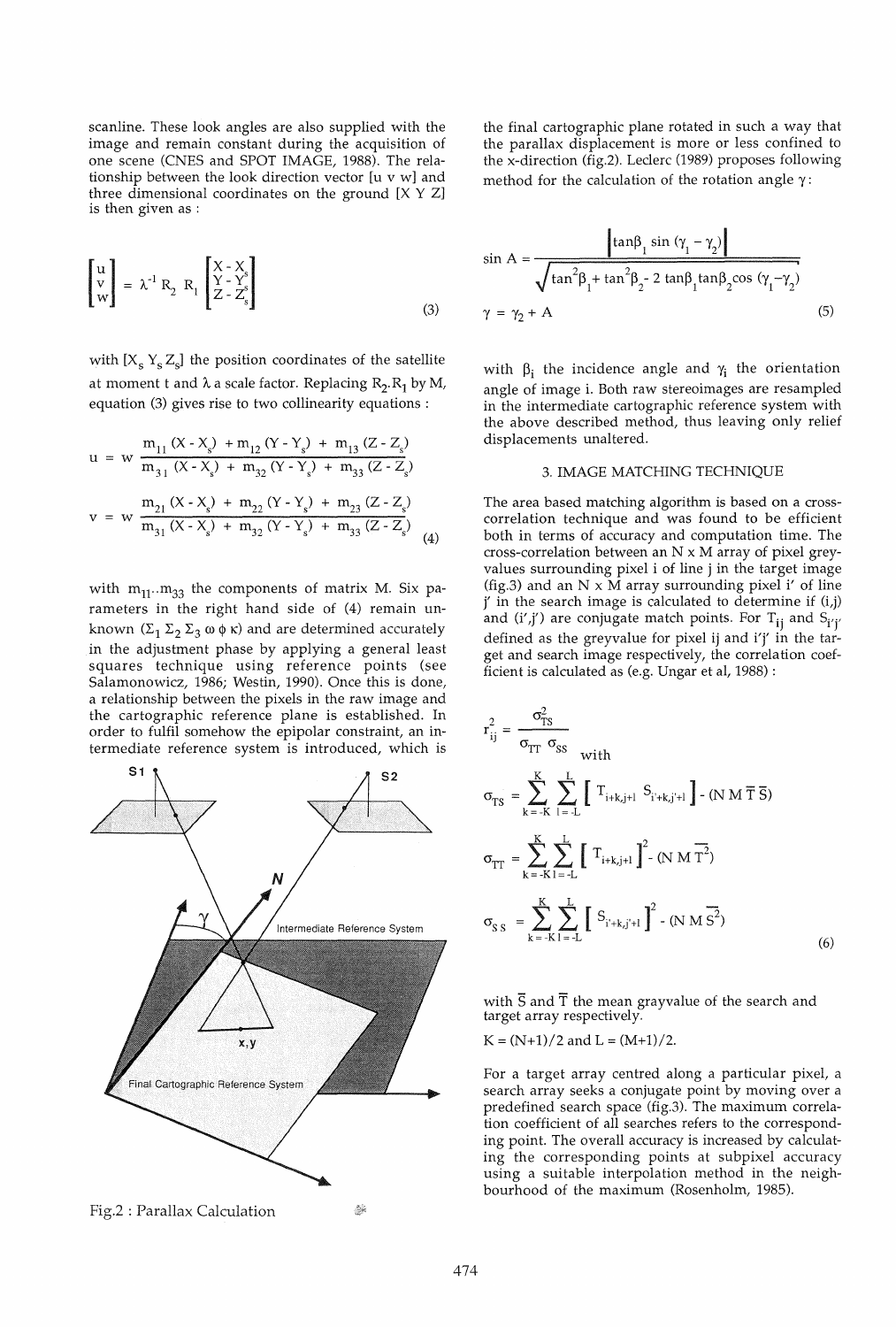In order to reduce the time needed to match corresponding points, a multiresolution or pyramid hierarchical approach is applied, whereby a sequence of images of the same object is presented at successively reduced resolutions (Li, 1991). First, the image at level k is filtered by a low-pass filter, thereby removing highfrequency noise. This filtered image is afterwards resampled with a reduced sample density to obtain the image at level k+1 (Wong and Hall, 1978). In each step the images are reduced by a factor  $2$  (fig.4). Once the pyramid is created, matching is performed on the



Fig.3 : Detailed view of the Matching Process

coarsest level (highest k-value) according to a regular grid superimposed on the target image. The positions of the matched points then serve as an estimate for the positions on the next level (k-1).

The matching algorithm is further enriched by introducing *a priori* knowledge (heuristics) : (i) at each level, the parallax displacement cannot exceed a predefined value, according to the maximum terrain height and the angle of incidence of the image. (ii) In view of the epipolar constraint there exists a maximum disparity in the y-direction (which increases with both viewing angle and latitude). (iii) If the position of a new matching on the image plane k-1 lies to far from the estimated value of level k, matching is rejected. (iv) Since improper matches can occur on snow surfaces (saturation) and shadows (dependent on the elevation and angle of incidence of the sun), each of these texture classes are identified on the basis of the mean and variance of the greyvalues in the target array. According to their matching accuracy they will be rejected or not.

Once matching is performed at the highest level  $(k=1)$ , parallactic displacements are converted into heights through spatial resection. Corresponding points are transformed to the final cartographic reference system and an accurate position is calculated by finding the midpoint of the parallax of the projecting rays (fig.2).





## 4. EXPERIMENTAL RESULT S

## 4.1. Data Acquisition

A set of two panchromatic stereoimages covering the central part of the Sør Rondane Mountains (72°S, 25°E), Dronning Maud Land, Antarctica were obtained (table 1). This mountain range, situated 200 km south of the Princess Ragnhild Coast, belongs to a series of mountains surrounding the East Antarctic continent. Eight geodetic points were used as reference points for the geometric correction model. From a topographic map at scale 1:50,000 of the same region 28 control points were collected.

| Date.    | G.R.S.  | Scene centre      | view<br>angle     |
|----------|---------|-------------------|-------------------|
| 20.02.91 | 151/690 | 71°54'S / 25°57'E | 22.9E             |
| 24.01.91 | 152/690 | 71°50'S / 25°10'E | 18.1 <sub>W</sub> |

Table 1: Sør Rondane scene specifications

Both images are of good radiometric quality, since no clouds occur and a B/H ratio of 0.75 only favourites the matching accuracy. A higher B/H ratio for polar images is not advisable, because this would hamper the epipolar registration. Due to the late acquisition date and the steep relief of the mountain range (heights between 1000 and 2500 m.a.s.l.) shadows become indeed very large. Since both images are scanned a month apart the areal extent of shadowed areas also differs. A higher detector saturation was noticed on the east-looking scene.

## 4.2. Model Accuracy

In order to test the accuracy of the geometric correction model, the stereoimages were geocoded using the reference points. Parallaxes were calculated for the control points, from which three dimensional coordinates were obtained and afterwards compared with the original coordinates. The results of the accuracy test is shown in table 2.